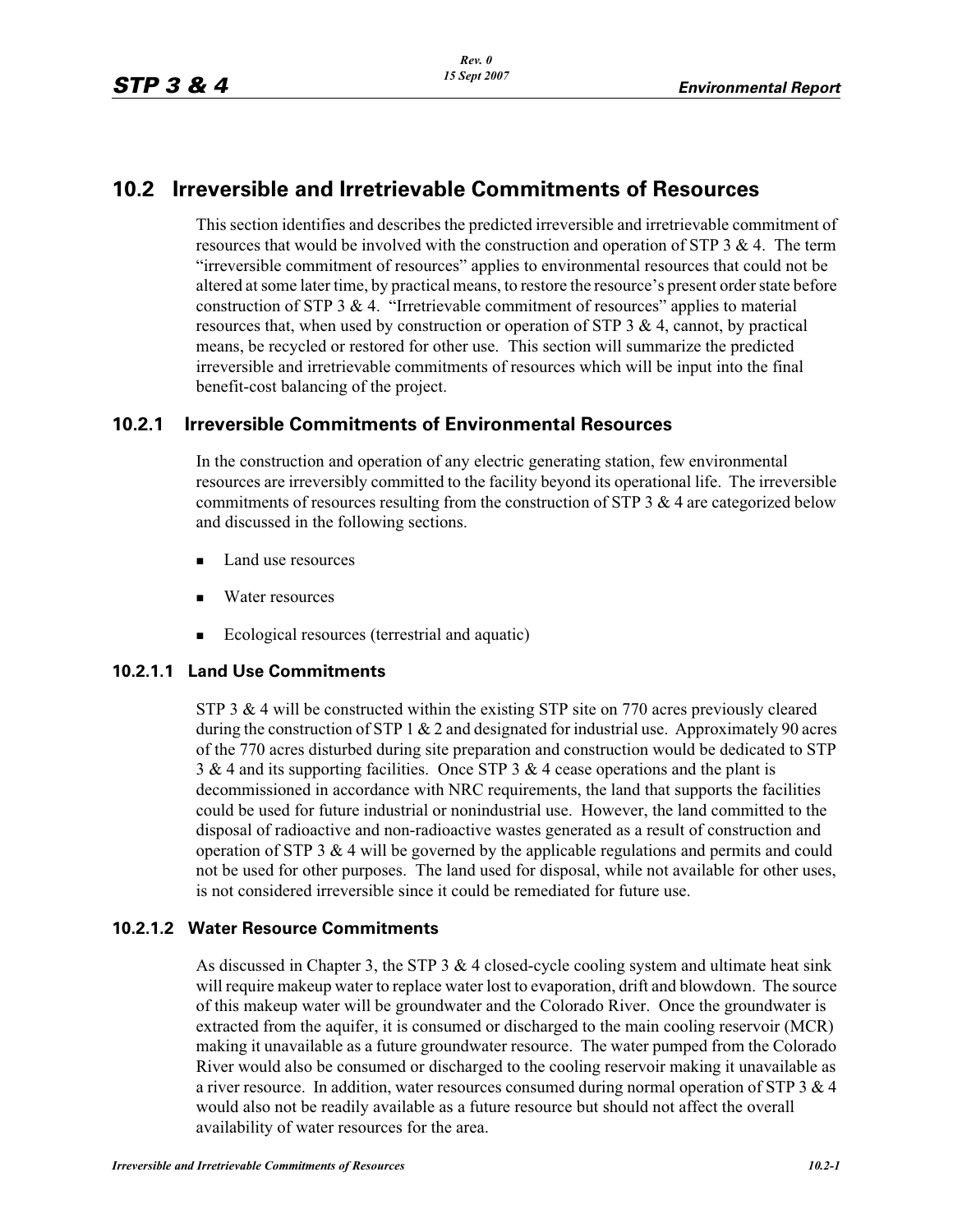## **10.2.1.3 Ecological Commitments (Terrestrial and Aquatic)**

There will be impacts to vegetation and temporary relocation of terrestrial wildlife due to construction and operation of STP 3  $\&$  4. Suitable habitat for most of the species affected is available adjacent to the STP site.

Approximately 680 acres of the 770 acres of vegetation impacted will be restored to preconstruction conditions and will be available as habitat upon completion of construction. In addition, the decommissioning of STP  $3 \& 4$  could eventually result in complete restoration of the area to preconstruction conditions.

Similarly, the aquatic ecology found in streams and wetlands on site would be affected by the construction and operation of STP  $3 \& 4$ . There are no important aquatic ecosystems on the STP site or in the Colorado River near the site. Most of the impacts are SMALL and occur during the construction phase of the project; however, loss of aquatic resources such as benthic organisms, fish, and shellfish as a result of impingement and entrainment at the Colorado River intake structure will continue with operation of STP 3 & 4. When STP 3 & 4 are decommissioned, those aquatic resources will return to preoperational levels. Because of the abundance of these resources in the vicinity of the site, the irreversible loss of aquatic resources associated with construction and operation of STP  $3 \& 4$  will have no impact on overall populations.

## **10.2.2 Irretrievable Commitments of Material Resources**

Construction of STP 3  $&$  4 requires large quantities of building materials that would be considered irretrievable commitments of resources unless they are recycled at decommissioning. Construction materials used for STP 3  $&$  4 will be similar to that of any major, multiyear construction project. Unlike the earlier generation of nuclear plants, asbestos and other materials considered hazardous will not be used in accordance with safety regulations and practices. The Department of Energy report (Reference 10.2-1) on new reactor construction estimates:

- -12,239 yards of concrete and 3107 tons of rebar for a reactor building
- -2,500,000 linear feet of cable for a reactor building
- -6,500,000 linear feet of cable for a single reactor
- -Up to 55,000 feet of piping greater than 2.5 inches for a single 1000 MWe reactor

Specifically for an ABWR, an estimated 13,000 tons of steel and 240,000 cubic yards of concrete will be required. While the amounts of these materials required will be large, the amounts will not be atypical of other types of power plants such as hydroelectric and coal-fired plants, nor of many large industrial facilities (e.g., refineries and manufacturing plants) that are constructed throughout the United States. Use of construction materials in the quantities associated with those expected for a nuclear power plant, while irretrievable unless they are recycled at decommissioning, will have a small impact with respect to the availability of such resources.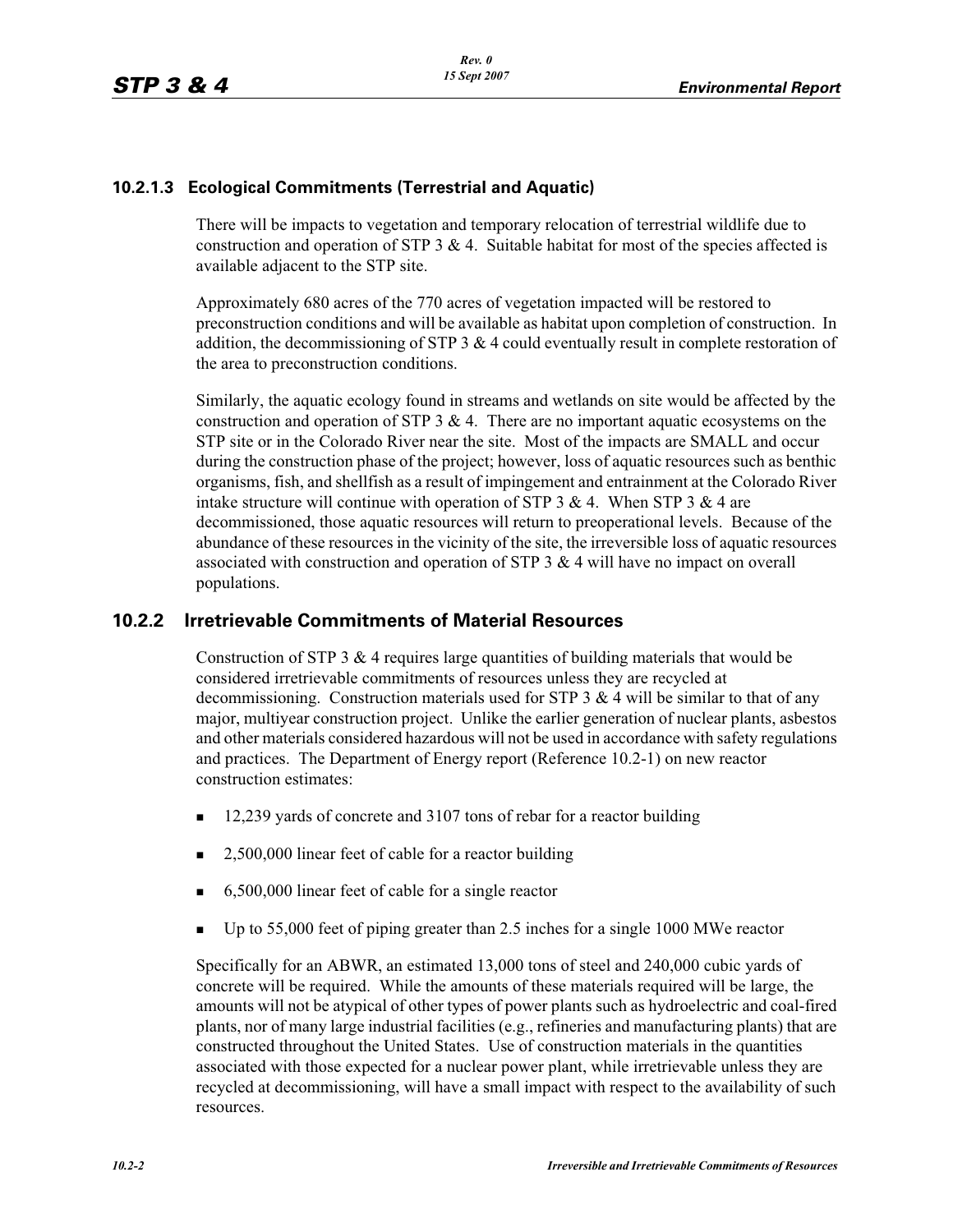In 1992, the United States Congress authorized the U.S. Defense National Stockpile Centers (DNSC) to sell overstocked commodities (i.e., metals and minerals) owned by the Department of Defense. With 99% of stockpiled materials determined to be excess, DNSC is aggressively selling these materials (Reference 10.2-2). Therefore, use of such materials for the construction and operation of STP 3  $&$  4 in the quantities associated with those expected for a nuclear power plant, while irretrievable, will have a SMALL impact due to the abundance and availability of such resources. As an example, 460 million cubic yards of concrete (Reference 10.2-3) and 96 million metric tons of steel (Reference 10.2-4) are produced in the Unites States annually. The amount of materials used for STP 3  $\&$  4 will likely be an insignificant fraction of the total such resources used in the United States.

During operations, the main resource irretrievably committed is the uranium used in the fuel cycle. Approximately 17,000 metric tons of enriched uranium is required for each ABWR over an assumed 60-year life of the plant. The World Nuclear Association studies the supply and demand of uranium and states that uranium is ubiquitous on Earth. Uranium is a metal approximately as common as tin or zinc, and it is a constituent of most rocks and even of the sea. The known recoverable reserves of uranium are over four million tons (Reference 10.2-5). Therefore, the uranium that will be used by STP  $3 \& 4$  to generate power, while irretrievable, will have a SMALL impact with respect to the long-term availability of uranium worldwide.

Other irretrievable commitments of resources include those materials (presented under Subsection 5.5.2.1) used for the normal industrial operations of the plant (e.g., miscellaneous supplies, anti-freeze, waste oil) that cannot be recovered or recycled or that are consumed or reduced to unrecoverable forms.

#### **10.2.3 References**

- 10.2-1 "Application of Advanced Construction Technologies to New Nuclear Power Plants – MPR-2610," U.S. Department of Energy, prepared under Contract DE-AT01- 020NE23476, Revision 2, September 24, 2004.
- 10.2-2 2005 Secretary of Defense Environmental Awards Defense Logistics Agency Defense Stockpile Center Environmental Quality Team Award, available at https://www.denix.osd.mil/denix/Public/News/OSD/SecDef05/EQ/EQ\_IT\_DNSC. pdf, accessed March 22, 2007.
- 10.2-3 "Ready Mix Concrete Production for U.S. through May 2007," National Ready Mixed Concrete Association, available at http://www.nrmca.org/ concrete/data.asp, accessed July 23, 2007.